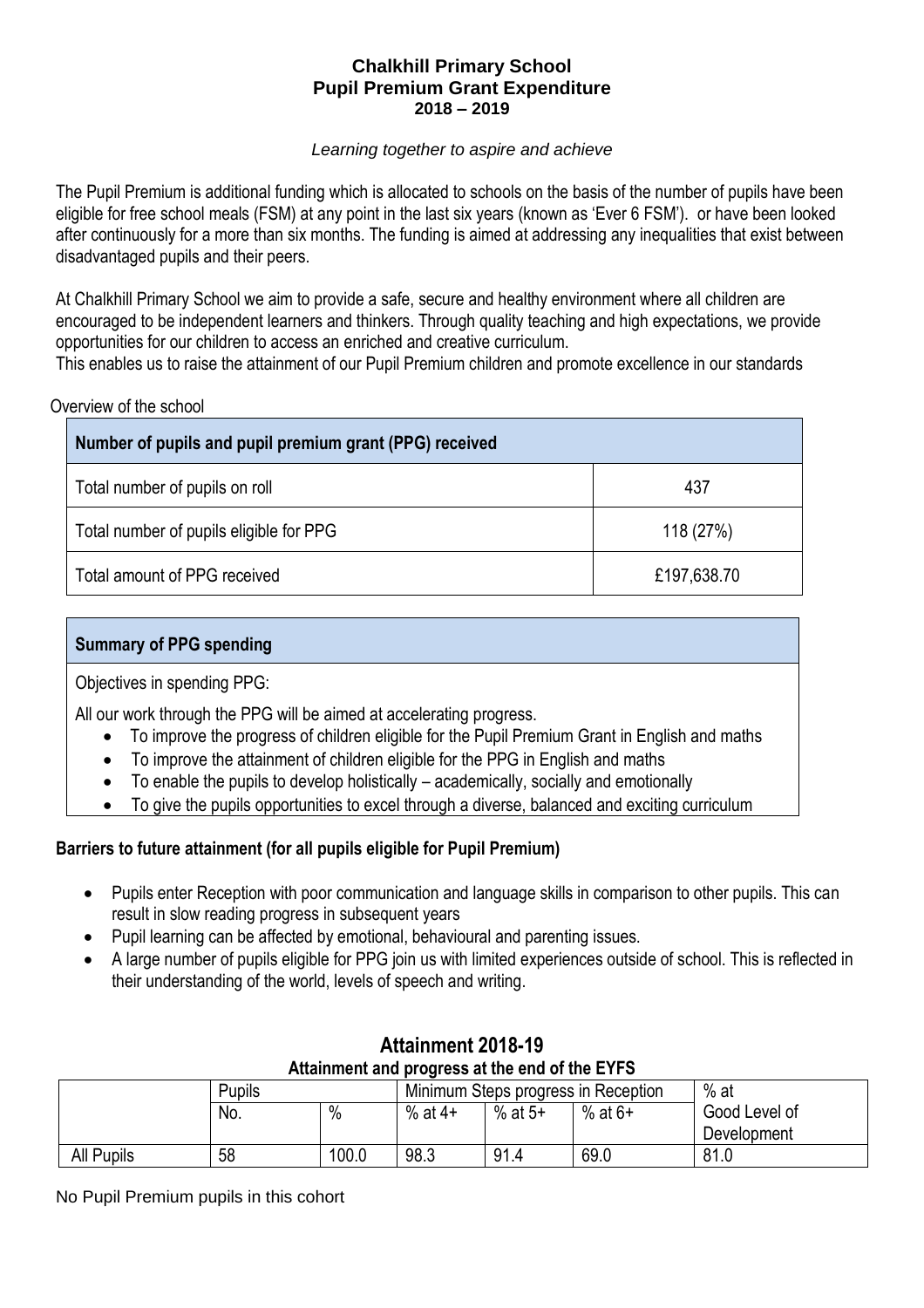## **Key Stage 1 Phonics Y1**

|                   | No. of pupils $(\%)$ | <b>Working At</b> | <b>Working Towards</b> |
|-------------------|----------------------|-------------------|------------------------|
| Pupil Premium     | 9 (15%)              | 88.9% (8)         | $11.1\%$ (1)           |
| Not Pupil Premium | 51(85%)              | 80% (40)          | 18% (9)                |

## **Phonics Y2 % of pupils attaining expected level**

8 pupils took the check in Y2

|                   | No. of pupils $(\%)$ | <b>Working At</b> | Working Towards |
|-------------------|----------------------|-------------------|-----------------|
| Pupil Premium     | $(12.5\%)$           | 0% (0)            | $12.5\%$ (1)    |
| Not Pupil Premium | 7(87.5%)             | 50%<br>(4)        | $37.5\%$ (3)    |

# **Year 2 End of Key Stage % of pupils attaining expected level or above**

|                          | No. of        | Reading    | Writing    | <b>Maths</b> | <b>RWM</b> | <b>Science</b> |
|--------------------------|---------------|------------|------------|--------------|------------|----------------|
|                          | pupils $(\%)$ |            |            |              |            |                |
| <b>Pupil Premium</b>     | (16.7%)<br>10 | 10 (90.9%) | $8(80\%)$  | 10 (90.9%)   | 8(87.2%)   | 10 (90.9%)     |
| Not Pupil                | 50 (83.3%)    | 40 (80.0%) | 37 (74.0%) | 42 (84.0%)   | 36 (72.0%) | 43 (86.0%)     |
| Premium                  |               |            |            |              |            |                |
| Working at Greater Denth |               |            |            |              |            |                |

|               | $\cdots$         |             |             |              |            |                |  |
|---------------|------------------|-------------|-------------|--------------|------------|----------------|--|
|               | No. of           | Reading     | Writing     | <b>Maths</b> | <b>RWM</b> | <b>Science</b> |  |
|               | pupils $(\%)$    |             |             |              |            |                |  |
| Pupil Premium | $(16.7\%)$<br>10 | $2(18.2\%)$ | $2(18.2\%)$ | 2 (18.2%)    | 1 (9.1%)   | N/A            |  |
| Not Pupil     | 50 (83.3%)       | 18 (36.0%)  | 13 (26.0%)  | 18 (36.0%)   | 13 (26.0%) | N/A            |  |
| Premium       |                  |             |             |              |            |                |  |

## **Year 6 End of Key Stage % of pupils attaining expected level or above**

|                      | No. of<br>pupils $(\%)$ | Reading    | Writing                      | <b>GPS</b> | <b>Maths</b> |
|----------------------|-------------------------|------------|------------------------------|------------|--------------|
|                      |                         | $100+$     | Teacher<br><b>Assessment</b> | $100+$     | $100+$       |
| Pupil Premium        | $(44.7\%)$<br>34        | 30 (88.2%) | 29 (85.3%)                   | 33 (97.1%) | 34 (100%)    |
| Not Pupil<br>Premium | 42 (55.3%)              | 35 (83.3%) | 30 (71.4%)                   | 35 (83.3%) | 38 (90.5%)   |

## **Working at Greater Depth**

|                      | No. of<br>pupils $(\%)$ | <b>Reading</b><br>$110+$ | Writing    | <b>GPS</b><br>$110+$ | <b>Maths</b><br>$110+$ |
|----------------------|-------------------------|--------------------------|------------|----------------------|------------------------|
| <b>Pupil Premium</b> | $(44.7\%)$<br>34        | 12 (35.3%)               | $0(0\%)$   | 21 (61.8%)           | 16 (41.7%)             |
| Not Pupil            | 42 (55.3%)              | 10 (23.8%)               | $1(2.4\%)$ | 19 (45.2%)           | 14 (33.3%)             |
| Premium              |                         |                          |            |                      |                        |

In this cohort 2 children in receipt of PPG funding also had SEND.

By undertaking the approaches identified below, the school aims to raise and improve target pupils':

- self-esteem
- progress and achievement
- attitude towards learning
- well-being and mental health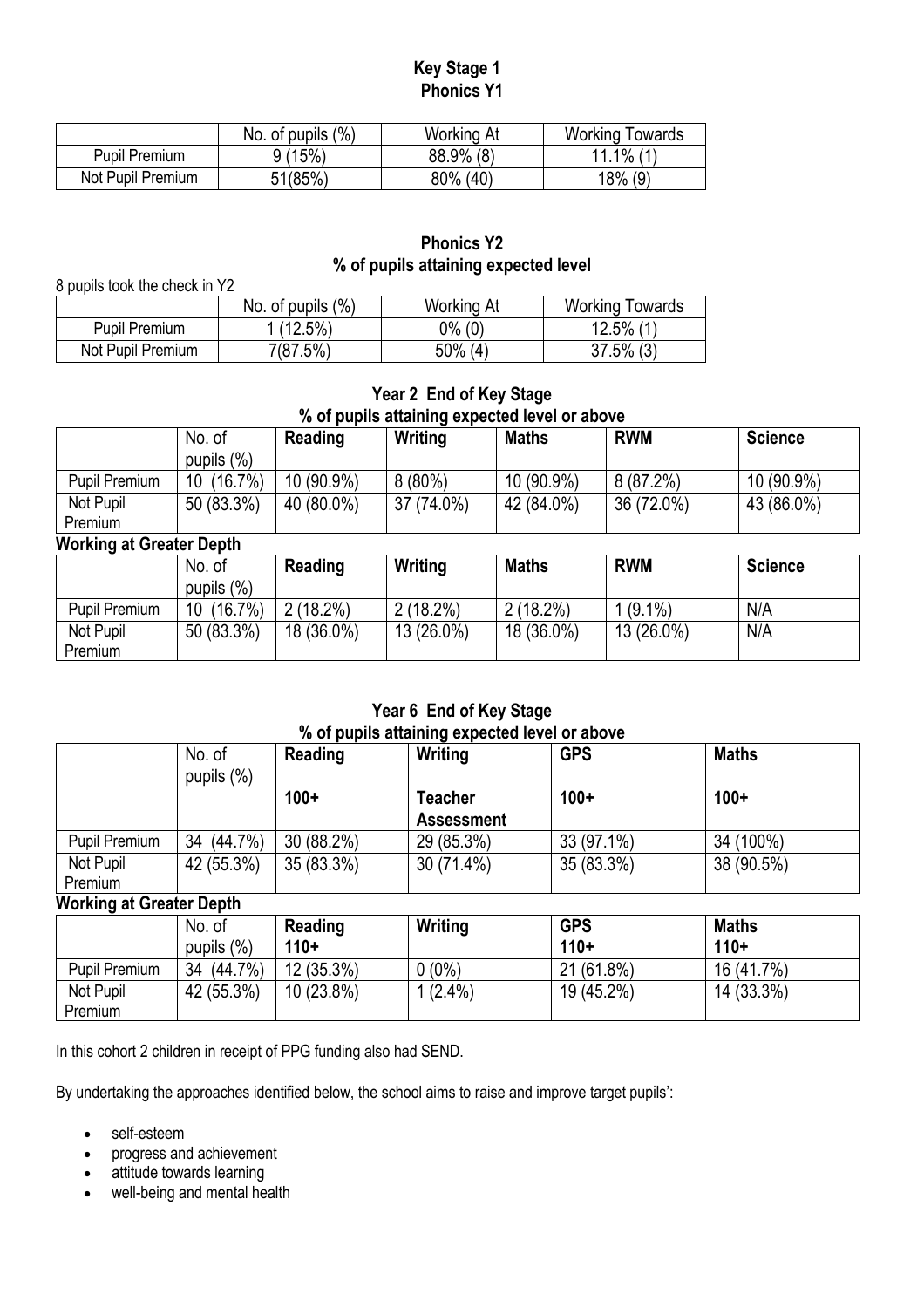Although the proportion of our pupils classified as disadvantaged and eligible for Pupil Premium funding is higher than the national, this does not represent the true levels of deprivation. For example, we know of families being evicted and placed in emergency accommodation and others living together in one room within a shared house, yet for a variety of reasons, not being eligible for pupil premium and not classed as 'disadvantaged'.

| Record of PPG spending by item/project 2018/2019 (July 2019)                                                                                                                                                                                                                 |            |                                                                                                                                                                                                                                                |                                                                                                                                                                                                                                             |  |  |  |
|------------------------------------------------------------------------------------------------------------------------------------------------------------------------------------------------------------------------------------------------------------------------------|------------|------------------------------------------------------------------------------------------------------------------------------------------------------------------------------------------------------------------------------------------------|---------------------------------------------------------------------------------------------------------------------------------------------------------------------------------------------------------------------------------------------|--|--|--|
| Item/project                                                                                                                                                                                                                                                                 | Cost (£)   | <b>Objective</b>                                                                                                                                                                                                                               | <b>Outcome/Impact</b>                                                                                                                                                                                                                       |  |  |  |
| Percentage of Staff training<br>and development                                                                                                                                                                                                                              | £9,034.49  | To embed 'Quality First Teaching'<br>For all teachers to develop their<br>subject knowledge                                                                                                                                                    | Staff are more confident in developing higher<br>order thinking, making links in learning and<br>helping children to understand themselves as<br>learners.<br>Staff become subject specialists<br>An increased number of pupils meeting ARE |  |  |  |
| Additional part time teacher<br>to support EYFS & KS1                                                                                                                                                                                                                        | £9,888.08  | To support identified pupils in<br>EYFS and KS1 who are<br>underperforming or making slow<br>progress in English                                                                                                                               | Identified pupils made accelerated progress                                                                                                                                                                                                 |  |  |  |
| One part-time (0.4) teacher<br>to run intervention groups<br>including Reading Recovery                                                                                                                                                                                      | £14,024.39 | To support identified children in Y1<br>& Y2 who are underperforming or<br>making slow progress in English<br>To accelerate progress towards end<br>of key stage expectations                                                                  | Identified pupils made accelerated progress<br>For some this support will continue into next<br>year and some have been discharged from the<br>intervention                                                                                 |  |  |  |
| Additional part time teacher<br>to support KS2 (one to one<br>reading, writing groups,<br>booster classes)                                                                                                                                                                   | £2,295.84  | To accelerate learning to enable<br>more pupils to achieve ARE<br>To accelerate progress towards end<br>of key stage expectations                                                                                                              | Identified pupils made accelerated progress<br>Next year focus will be on PPG pupils writing at<br>greater depth in KS2                                                                                                                     |  |  |  |
| Additional teaching assistant<br>to deliver Numbers Count 2<br>(small group intervention<br>support)                                                                                                                                                                         | £11,689.90 | To support identified children who<br>are underperforming or making slow<br>progress in maths in Y1, Y2 + Y3                                                                                                                                   | Early intervention ensures that children make at<br>least expected progress during the year. (1 band<br>$-6$ steps)<br>Attainment is in line with National expectations                                                                     |  |  |  |
| Additional TA to support<br>development of fine and<br>gross motor skills and to<br>carry out OT therapy plans                                                                                                                                                               | £17,586.01 | To support development of motor<br>skills in identified children<br>throughout the school (EYFS - Y6)                                                                                                                                          | Identified children make progress.<br>Handwriting improves                                                                                                                                                                                  |  |  |  |
| Additional trained TAs to<br>deliver small group targeted<br>interventions.<br>One to one reading<br>Speech & Language therapy,<br>First Class at Number, Talk<br>for Maths, Better Reading<br>Partners, Talk Partners,<br>Letters & Sounds phonics,<br>social skills groups | £42,345.44 | To provide bespoke support for<br>individual learning needs including<br>global delay, speech and language,<br>SEMH, ADHD, ASD,<br>To support pupils to develop their<br>maths and English skills through<br>small group targeted intervention | Pupils are well supported and make progress<br>from their starting points<br>Children's attainment in literacy and maths is<br>raised.                                                                                                      |  |  |  |
| Music specialist (piano<br>lessons, music composition,<br>teaches music curriculum<br>throughout the school)                                                                                                                                                                 | £34,287.75 | For children to develop a life -long<br>skill and enjoy music                                                                                                                                                                                  | All children including SEND & EAL groups grow<br>in confidence, have the opportunity to perform<br>for peers. Concentration in class improved                                                                                               |  |  |  |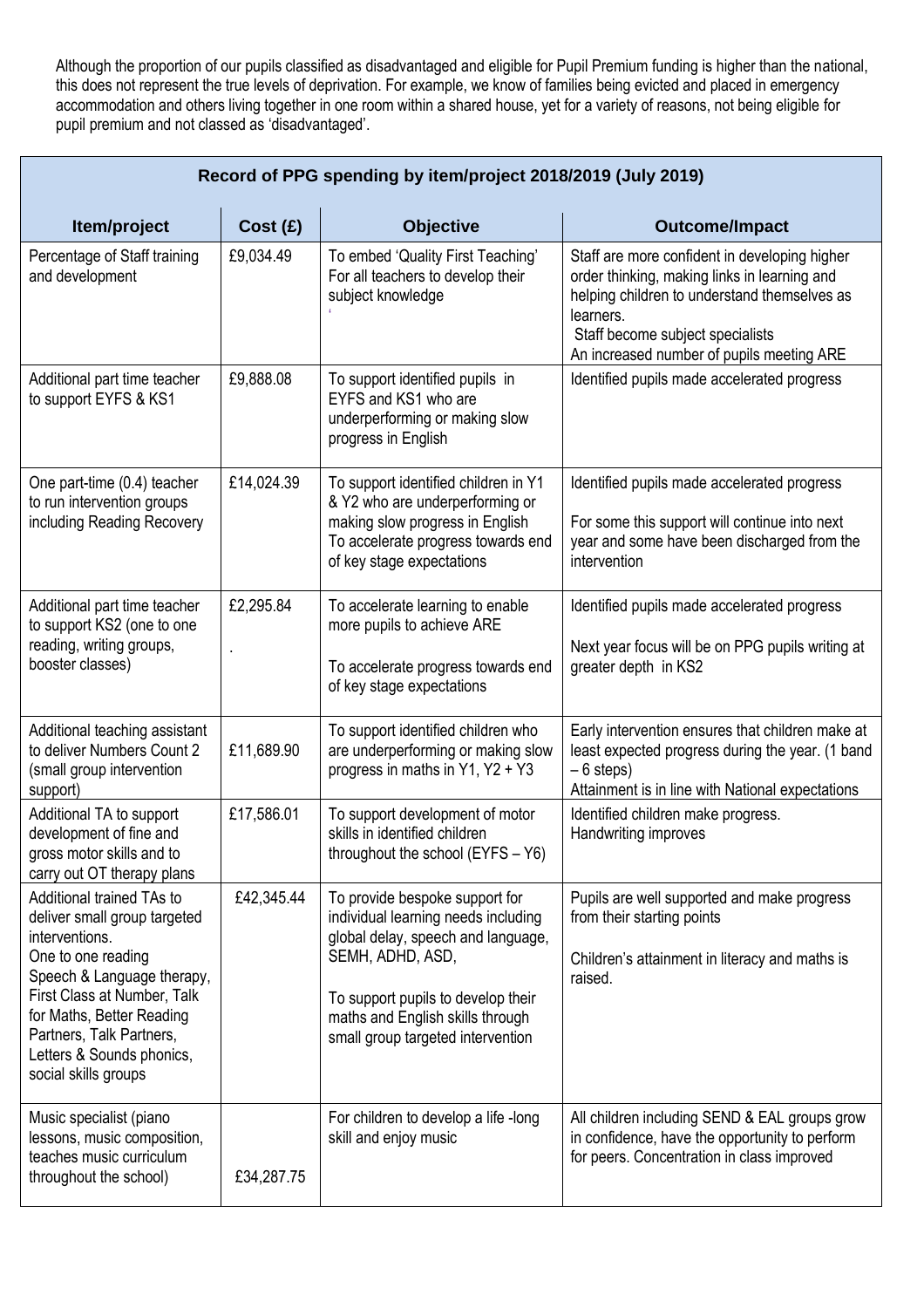| Music coordinator - choir,<br>Boys choir, Glee Club,<br>productions                                                                                                                                         |            | To encourage participation in<br>singing activities.<br>For boys to have the opportunity to<br>sing in a choir                                                                                                                                                                           | Confidence and self-esteem are raised.<br>Pupils have the opportunity to perform<br>Overall achievement improved                                                                                                                                                                                                                                                                                                                                        |
|-------------------------------------------------------------------------------------------------------------------------------------------------------------------------------------------------------------|------------|------------------------------------------------------------------------------------------------------------------------------------------------------------------------------------------------------------------------------------------------------------------------------------------|---------------------------------------------------------------------------------------------------------------------------------------------------------------------------------------------------------------------------------------------------------------------------------------------------------------------------------------------------------------------------------------------------------------------------------------------------------|
| Music tuition (Brent Music)<br>Violin, guitar, viola, trumpet,<br>clarinet                                                                                                                                  | £1,393.05  | Every pupil has the opportunity to<br>learn to play a musical instrument<br>during their primary education<br>For pupils to develop a life -long<br>skill and enjoy music                                                                                                                | Confidence and self-esteem are raised<br>Grade level exams taken                                                                                                                                                                                                                                                                                                                                                                                        |
|                                                                                                                                                                                                             | £495.00    | Ensures that disadvantaged<br>children have access to music<br>lessons                                                                                                                                                                                                                   | Lifelong skill<br>Increased self-esteem and confidence<br>One pupil was awarded the Mayor's Scholarship                                                                                                                                                                                                                                                                                                                                                 |
| Subsidising 1:1 music tuition<br>Subsidising residential<br>education visits<br>(Spain, France, A Night at<br>the Science Museum,<br>educational visits for all year<br>groups,, camping, theatre<br>trips) | £10,777.05 | All pupils are able to participate fully<br>in school trips, residential trips and<br>in-school educational workshops<br>and performances                                                                                                                                                | Every pupil was provided with a variety of<br>experience opportunities which were subsidised<br>or paid for from this funding allocation with a<br>focus on children in receipt of PPG.<br>Experiences were carefully planned to develop<br>life experience, support learning and expand<br>knowledge and vocabulary<br>Pupils are more confident and independent<br>They are aware of opportunities that they may<br>not have been able to experience. |
| KID FIT - fitness, teamwork<br>and self- esteem programme                                                                                                                                                   | £7,425.00  | To promote healthy lifestyles and<br>well-being and tackle obesity. (KS2)                                                                                                                                                                                                                | Enjoyment of exercise and sport. Skills for life                                                                                                                                                                                                                                                                                                                                                                                                        |
| Place2Be,<br>Includes: Place2Talk,<br>Place2Think, Place2Debate<br><b>Place for Parents</b>                                                                                                                 | £28,417.00 | To offer therapeutic, one to one<br>support to help children to cope with<br>emotional and behavioural<br>difficulties. Pupils have access to<br>play-based, therapeutic support in a<br>safe space.<br>Group work to work on transition,<br>friendships, bereavement and self<br>esteem | Place2Be has continued to support pupils and<br>families both through scheduled weekly<br>sessions, 'drop-in' Place2Talk sessions and<br>one-off or short- term sessions to support<br>individuals in unexpected circumstances. Pupils<br>enjoy their sessions and the school has received<br>positive feedback from parents enrolled in<br>regular sessions.                                                                                           |
|                                                                                                                                                                                                             |            | Place2think to make sure that the<br>mental health and wellbeing of all<br>staff is a priority<br>One to one counselling for parents<br>is available to support mental health<br>and general wellbeing                                                                                   | Pupils, staff and parents develop the strengths<br>and coping skills that underpin resilience,<br>enabling everyone to develop, learn and<br>achieve.                                                                                                                                                                                                                                                                                                   |
| Breakfast club                                                                                                                                                                                              | £7,176.31  | To provide a healthy breakfast<br>before school in a safe, supervised,<br>environment where pupils can<br>develop skills and social<br>interactions with staff and children<br>in other year groups                                                                                      | Pupils are on time for school and ready to learn<br>and achieve                                                                                                                                                                                                                                                                                                                                                                                         |
| <b>Equine Facilitated learning</b><br>(Spirit in Stirrups)                                                                                                                                                  | £4,125.00  | To offer therapeutic support to<br>pupils with a special need: lack of<br>confidence, low self-esteem, focus<br>and concentration difficulties, new<br>arrivals, beginner EAL pupils                                                                                                     | Confidence and self-esteem are raised.<br>Pupils have a real experience to talk/write about                                                                                                                                                                                                                                                                                                                                                             |
| Horse Riding                                                                                                                                                                                                | £420.00    | To give pupils the opportunity to<br>access a cultural experience                                                                                                                                                                                                                        | Pupils learn a new skill and develop their cultural<br>capital                                                                                                                                                                                                                                                                                                                                                                                          |